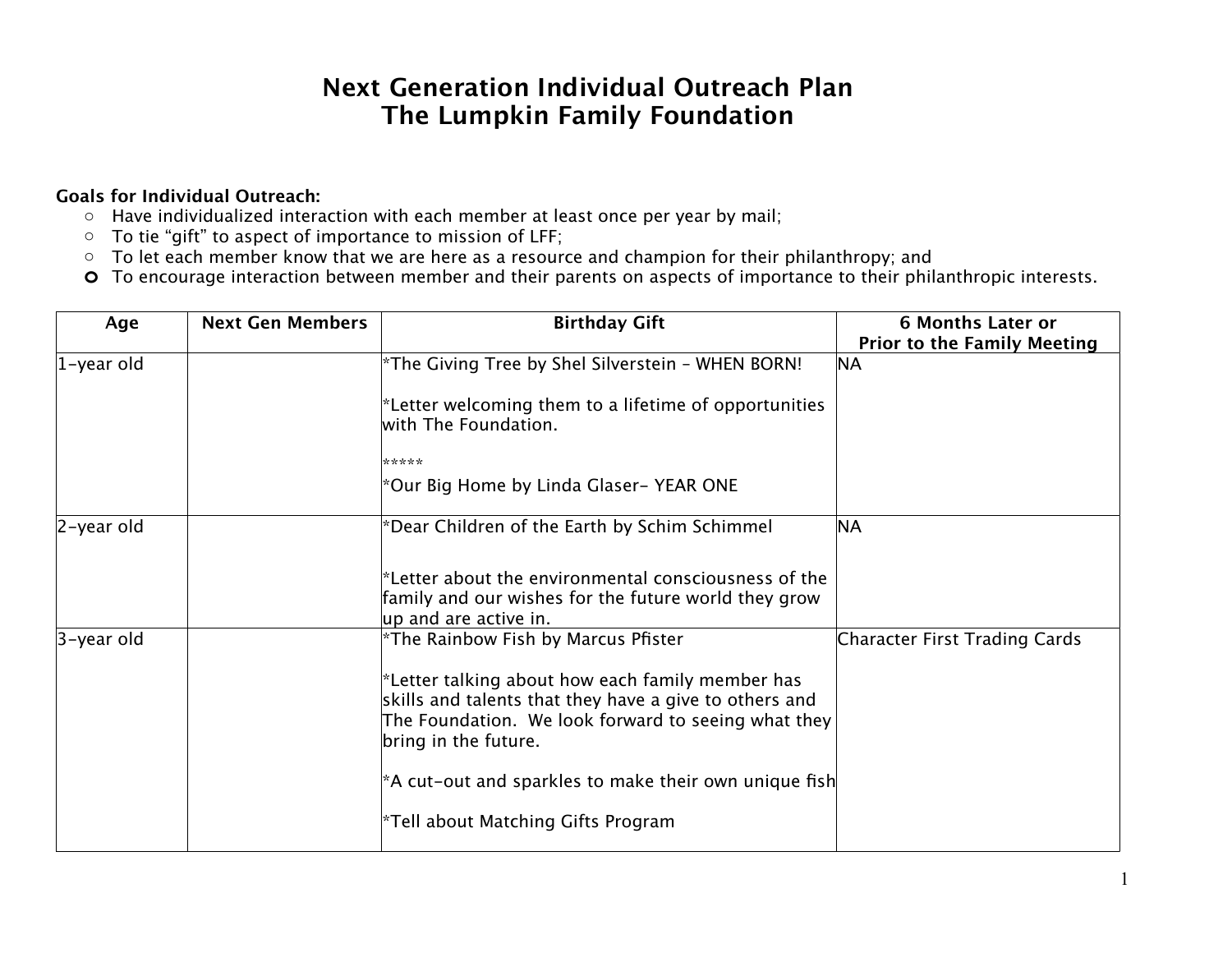| $4$ -year old                                  | *Alexander, Who Used to by Rich Last Sunday by<br>Judith Viorst and Ray Cruz                                                                                                                         | Character First Trading Cards     |
|------------------------------------------------|------------------------------------------------------------------------------------------------------------------------------------------------------------------------------------------------------|-----------------------------------|
|                                                | *Letter describing how the money that we are able to<br>give to the community has come from great, great<br>family members saving their dollars and they we hope<br>they are continue the tradition. |                                   |
|                                                | Note: Children can get introduced to Alexander by<br>reading No Good, Very Bad Day prior.                                                                                                            |                                   |
|                                                | $*$ \$1                                                                                                                                                                                              |                                   |
|                                                | *Copies of pdf of accompanying worksheets                                                                                                                                                            |                                   |
|                                                | *Remind about Matching Gifts Program                                                                                                                                                                 |                                   |
| $ 5 - \gamma$ ear old-<br>enter elem<br>school | *The Giving Book- Open the Door to a Lifetime of<br>Giving by Ellen Sabin                                                                                                                            | Character First Elem Guide Series |
|                                                | *Letter describing that there are a lot of ways you can<br>give to others. We hope you enjoy exploring what<br>those are as you start school.                                                        |                                   |
|                                                | *A personalized giving bag                                                                                                                                                                           |                                   |
|                                                | *Remind about Matching Gifts Program                                                                                                                                                                 |                                   |
| 6-year old                                     | Beatice's Goat by Page McBrier- Book & Video*                                                                                                                                                        | Character First Elem Guide Series |
|                                                | *Letter talking about all the international efforts and<br>friends a lot of family members have and have<br>supported.                                                                               |                                   |
|                                                | $^*$ Information on Heifer International and/or how to<br>find an international "pen pal."                                                                                                           |                                   |
|                                                | *Remind about Matching Gifts Program                                                                                                                                                                 |                                   |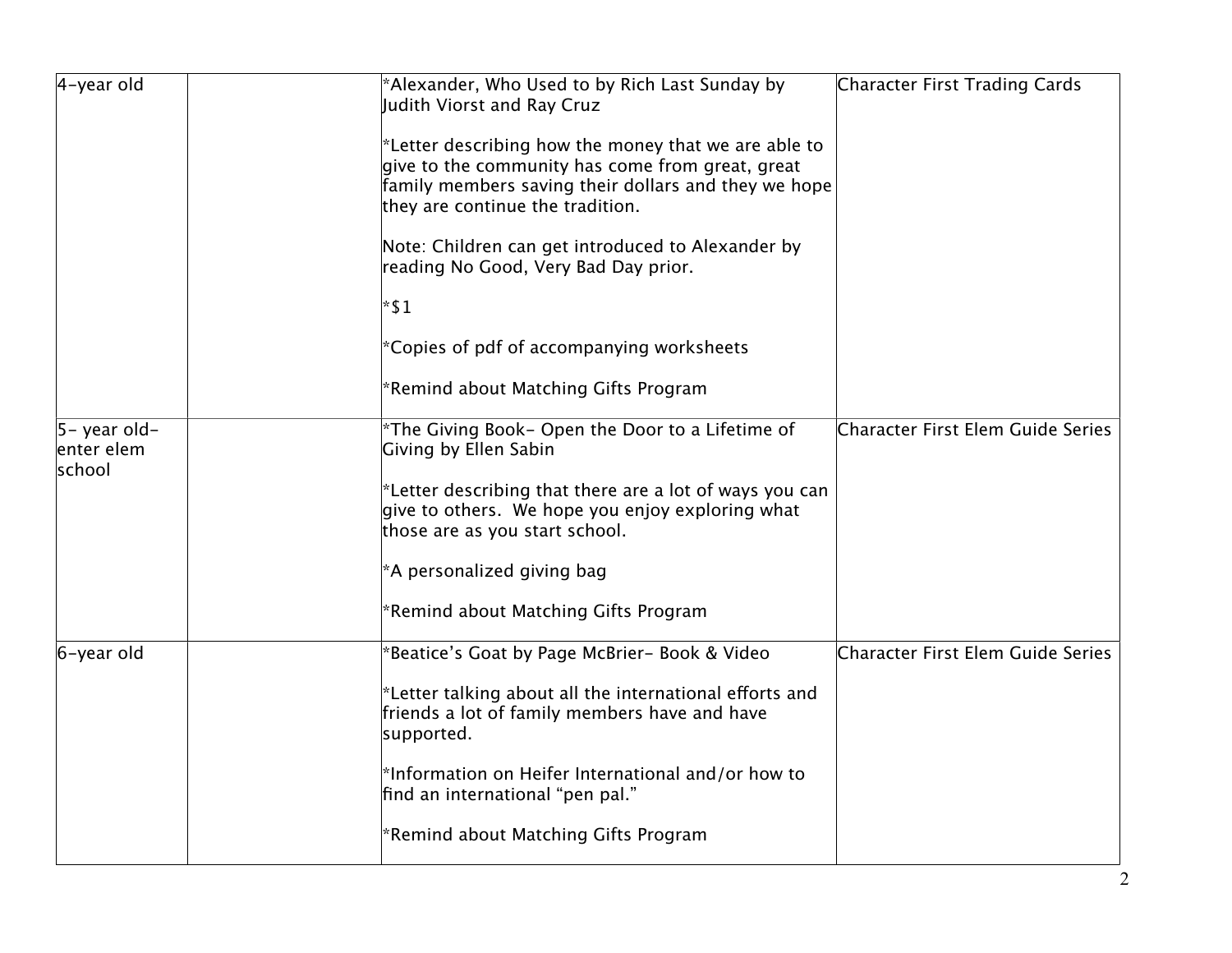| 7-year old    | *The Lorax by Dr. Seuss                                                                                                                                           | Character First Elem Guide Series |
|---------------|-------------------------------------------------------------------------------------------------------------------------------------------------------------------|-----------------------------------|
|               | *Letter describing that The Foundation has a lot of                                                                                                               |                                   |
|               | different interests- one being the environment and                                                                                                                |                                   |
|               | making our world a good place to live. Help us out by                                                                                                             |                                   |
|               | reading the book- and planting the seedling.                                                                                                                      |                                   |
|               | *Viable plant- bulb or seedling                                                                                                                                   |                                   |
|               | *Remind about Matching Gifts Program                                                                                                                              |                                   |
| $8$ -year old | *Wonderful Nature, Wonderful You by Karin Ireland                                                                                                                 | Character First Elem Guide Series |
|               | *Sacred Planet Documentary DVD by Walt Disney-<br>originally filmed for IMAX, the remarkable footage is<br>an immersive experience, not your typical Disney fare. |                                   |
|               | $*$ Study guide with the movie- tie into cover letter                                                                                                             |                                   |
|               | *Remind about Matching Gifts Program                                                                                                                              |                                   |
| 9-year old    | *Me and My Family Tree by Joan Sweeney                                                                                                                            | Character First Elem Guide Series |
|               | $*$ Letter describing the Lumpkin family history                                                                                                                  |                                   |
|               | $^*$ Supplies to construct a family tree                                                                                                                          |                                   |
|               | *Remind about Matching Gifts Program                                                                                                                              |                                   |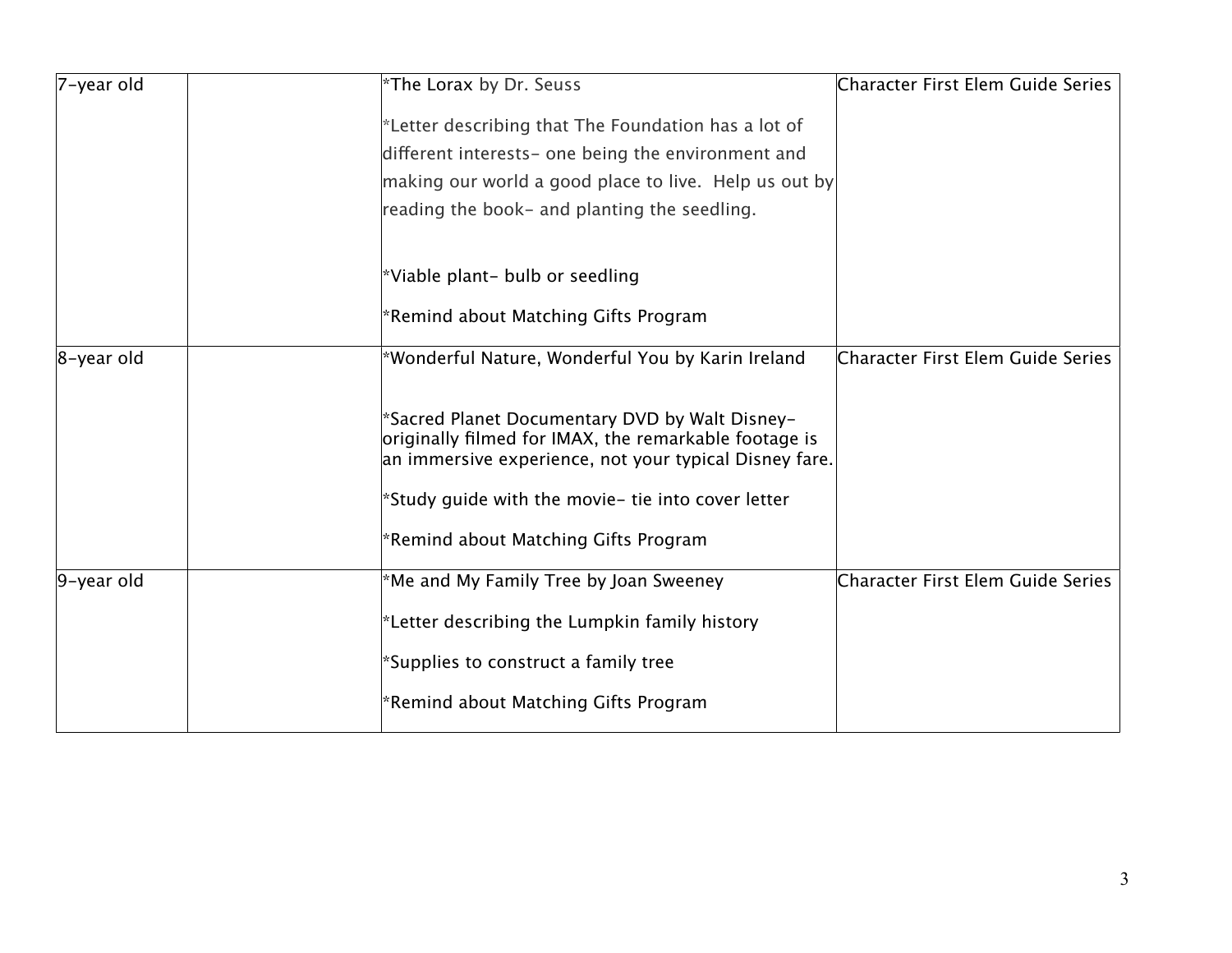| $ 10 - \gamma$ ear old-           | *The Ultimate Gift DVD/Book & Birthday Book                                                                                                                                                                                                                            | Character First Elem Guide Series |
|-----------------------------------|------------------------------------------------------------------------------------------------------------------------------------------------------------------------------------------------------------------------------------------------------------------------|-----------------------------------|
| join the 6G<br>Grant<br>Committee | *Letter talking about that this is the year they will join<br>the Grant Committee. One way they can add to this<br>experience is by asking for financial donations to<br>support an organization/cause they think is important<br>instead of gifts for their birthday. |                                   |
| $ 11$ -year old                   | $^{\ast}$ Need new book sent #9 in 2011 $^{\ast}$<br>Me and My Family Tree by Joan Sweeney*<br>$^*$ Letter describing the Lumpkin family history                                                                                                                       | Character First Int Guide Series  |
|                                   | *Supplies to construct a family tree<br>*Remind about Matching Gifts Program                                                                                                                                                                                           |                                   |
|                                   |                                                                                                                                                                                                                                                                        |                                   |
| 12-year old                       | *The Kid's Guide to Service Projects: Over 500 Service Character First Int Guide Series<br>Projects for Young People Who Want to Make a<br>Difference by Barbara A Lewis                                                                                               |                                   |
|                                   | *Letter discussing how we can get involved in a lot of                                                                                                                                                                                                                 |                                   |
|                                   | ways. This is a good resource for giving you lots of                                                                                                                                                                                                                   |                                   |
|                                   | ideas on how to do thisand devising an action plan.                                                                                                                                                                                                                    |                                   |
| 13-year old                       | *Making Kind Choices by Ingrid Newkirk                                                                                                                                                                                                                                 | Character First Int Guide Series  |
|                                   | $^*$ Letter talking about finding everyday ways to<br>enhance your life through Earth- and animal-friendly<br>living.                                                                                                                                                  |                                   |
| 14-year old                       | *A Kid's Guide to Giving by Freddi Zeiler                                                                                                                                                                                                                              | Character First Advanced Guide    |
|                                   | *Letter talking about as they continue to get involved<br>in school and school groups, we know they will have<br>an interest in giving back- and thought this book<br>would give them some ideas on how to get started.                                                | Series                            |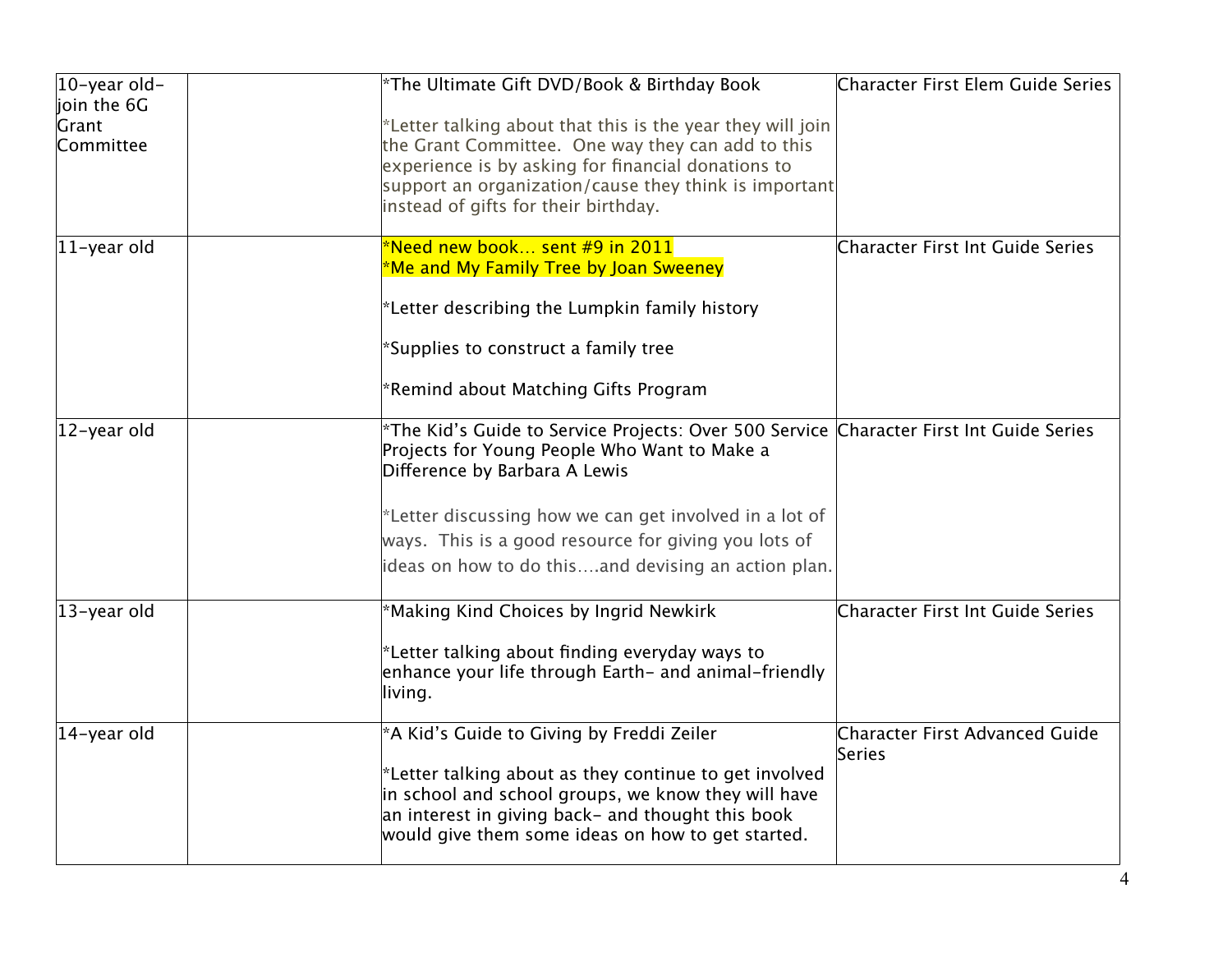| $ 15 - \gamma$ ear old                                  | *Giving by Bill Clinton                                                                                                                                                                                                                                                                                                                                                                                                                             | Character First Advanced Guide<br>Series |
|---------------------------------------------------------|-----------------------------------------------------------------------------------------------------------------------------------------------------------------------------------------------------------------------------------------------------------------------------------------------------------------------------------------------------------------------------------------------------------------------------------------------------|------------------------------------------|
|                                                         | *Encourage them to learn more or write a letter/send<br>questions to the philanthropists that most interested<br>them.                                                                                                                                                                                                                                                                                                                              |                                          |
|                                                         | *Karma Tycoon- send information to log-in and<br>challenge them to see how they can do running a<br>nonprofit on-line                                                                                                                                                                                                                                                                                                                               |                                          |
| $ 16 - \gamma$ ear old-<br>driving; join as<br>a member | *Classified: How to Stop Hiding Your Privilege & Use it Character First Advanced Guide<br>For Social Change! By Karen Pittelman and the<br><b>Resource Generation Group</b>                                                                                                                                                                                                                                                                         | Series                                   |
|                                                         | *Letter about as they are eligible for the $16+$ Grant<br>Committee and find themselves with freedoms like<br>driving we hope this can inspire you to consider how<br>to use your inherited economic position for social<br>change (which, they write, "means we believe that<br>there is an unjust distribution of resources and that<br>we want to be a part of working towards change")<br>*Let them know that they are eligible to attend board |                                          |
|                                                         | meetings.                                                                                                                                                                                                                                                                                                                                                                                                                                           |                                          |
| 17-year old;<br>member                                  | *Creating Change Through Family Philanthropy: The<br>Next Generation by Alison Goldberg, Karen Pittelman, Series<br>and the Resource Generation Group                                                                                                                                                                                                                                                                                               | Character First Advanced Guide           |
|                                                         | *Letter about the $16+$ Grant program; we welcome<br>them and their ideas on how we can make an even<br>deeper impact through our family Foundation                                                                                                                                                                                                                                                                                                 |                                          |
|                                                         | *Reminder that they are eligible to attend board<br>meetings.                                                                                                                                                                                                                                                                                                                                                                                       |                                          |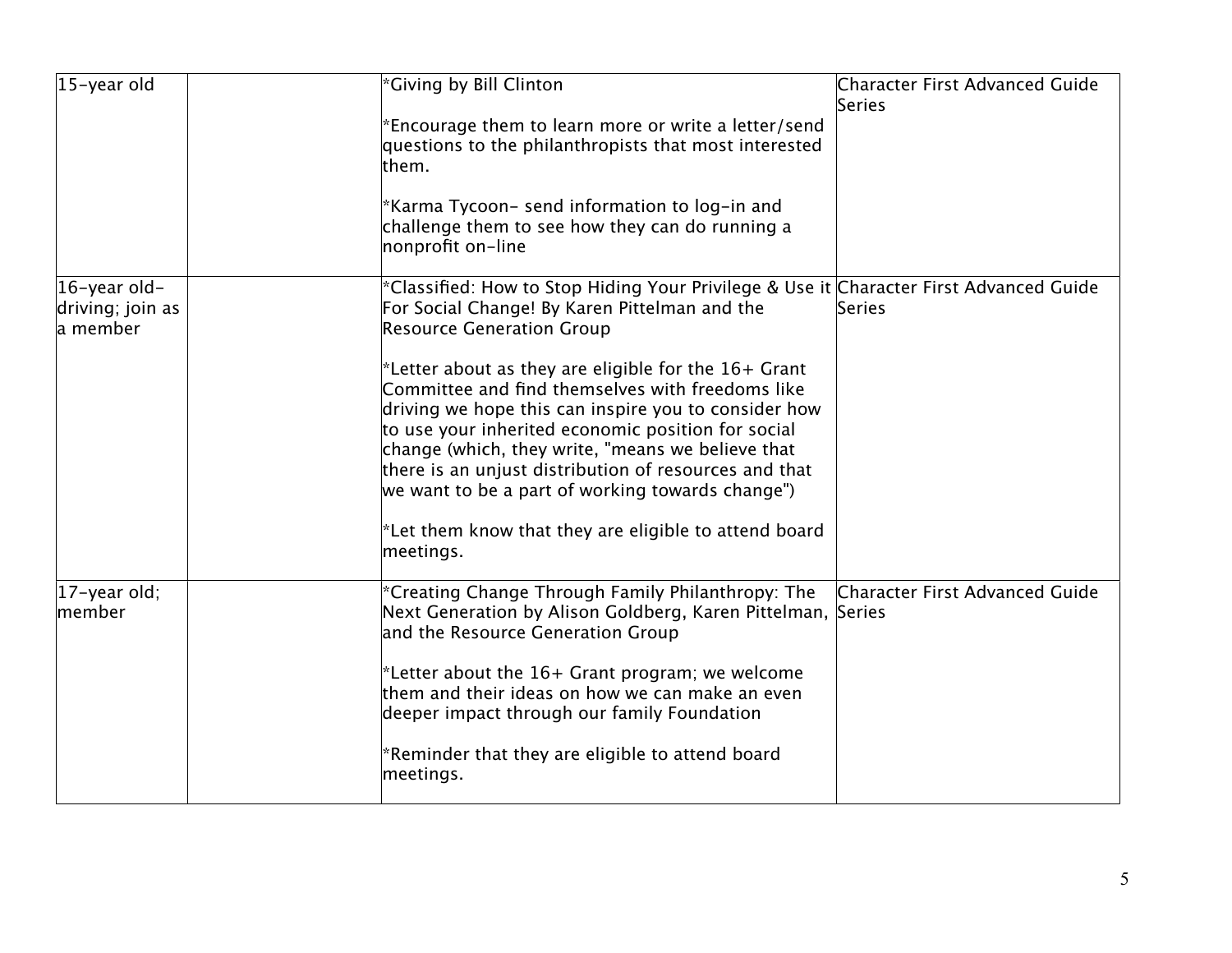| $ 18 - \gamma$ ear old- | $*$ The Perfect Gift: The Philanthropic Imagination in                                                                                                                         |  |
|-------------------------|--------------------------------------------------------------------------------------------------------------------------------------------------------------------------------|--|
| high school             | Poetry and Prose by Amy Kass                                                                                                                                                   |  |
| graduation              |                                                                                                                                                                                |  |
|                         | <sup>*</sup> Revise letter from Bruce to Mollie; stress importance<br>of opportunity to vote and make informed decisions<br>$*$ Keys of Happiness/Responsibility as they enter |  |
|                         | adulthood. Consider Candle of Honor Ceremony at                                                                                                                                |  |
|                         | <b>Family Meeting. ***Consider for 2010 Family Meeting</b>                                                                                                                     |  |
|                         | for everyone $18+$ to kick-off!***                                                                                                                                             |  |
|                         |                                                                                                                                                                                |  |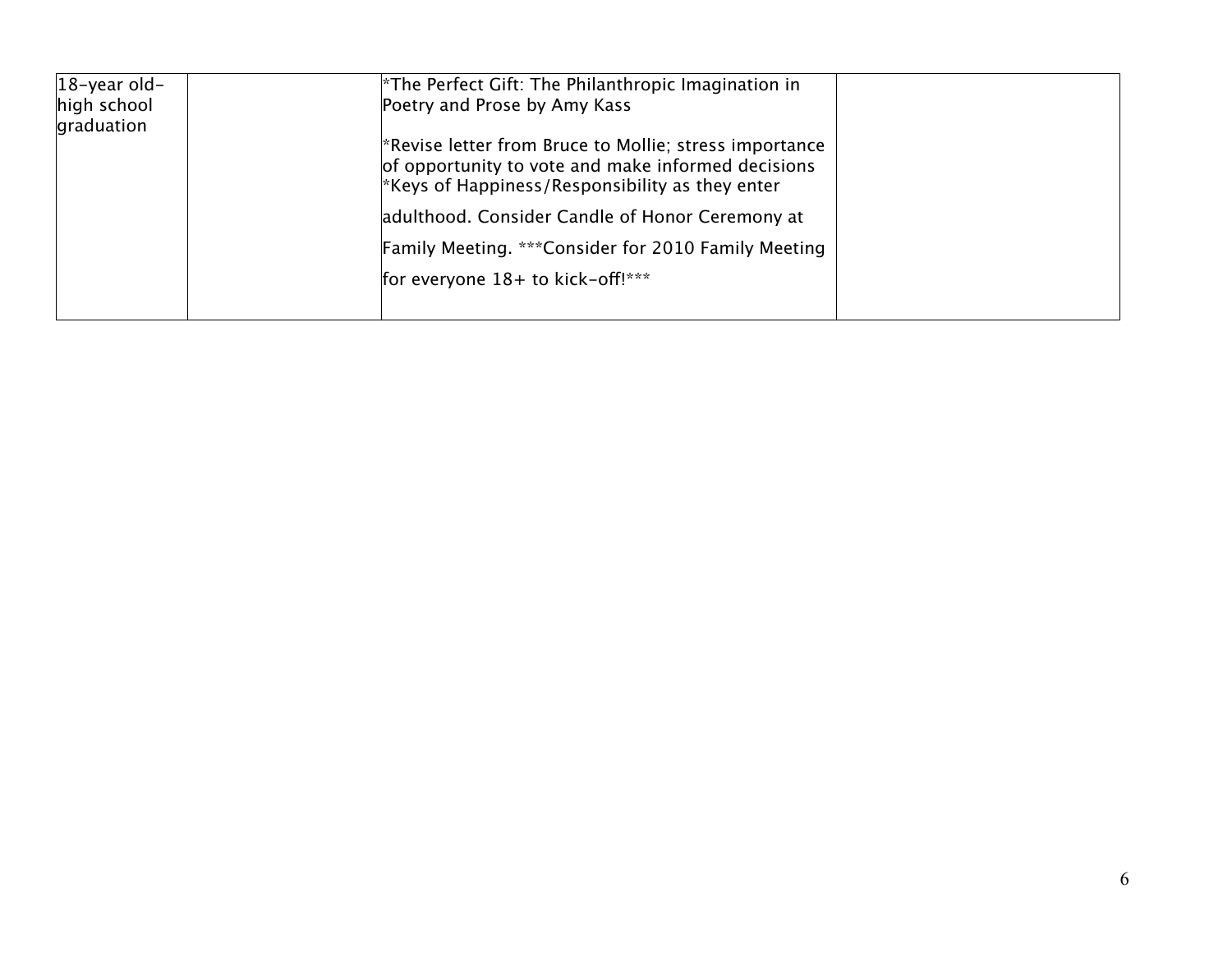| $ 19-30$ year old;          | $*$ Send book from Learning Circle with a note about                                                                                                                                                                                                                                                                                                                                            |  |
|-----------------------------|-------------------------------------------------------------------------------------------------------------------------------------------------------------------------------------------------------------------------------------------------------------------------------------------------------------------------------------------------------------------------------------------------|--|
| college                     | the learning circle and topic and how they can get                                                                                                                                                                                                                                                                                                                                              |  |
| graduation;                 | involved if they want to; 2011: one on capacity                                                                                                                                                                                                                                                                                                                                                 |  |
| marriage;                   | building grantmaking                                                                                                                                                                                                                                                                                                                                                                            |  |
| $\text{births}$ ; 21 = full |                                                                                                                                                                                                                                                                                                                                                                                                 |  |
| voting member               | $*$ Personal invite to Annual Meeting                                                                                                                                                                                                                                                                                                                                                           |  |
|                             | *Annual reminder about Young Philanthropy Program-<br>also highlight resources like volunteer match, local<br>united way, or community foundation as local<br>resources for how they could find organizations to get<br>involved with                                                                                                                                                           |  |
|                             | $*$ 21= Special ceremony at the family meeting to<br>Welcome into Foundation- make it a big deal!<br>*Collect letters from other family members with<br>"Words of Wisdom" and include their advice on how to<br>turn the problems and obstacles we all face into<br>lessons learned. Meet and develop an individualized<br>giving plan for discretionary dollars and discuss<br>implementation. |  |
|                             | <b>Additional Books to Consider:</b><br>* How to Become a Nonprofit Rockstar                                                                                                                                                                                                                                                                                                                    |  |
|                             | *God Bless You, Mr. Rosewater by Kurt Vonnegut                                                                                                                                                                                                                                                                                                                                                  |  |
|                             | $*$ Philanthrocapitalism: How the Rich Can Save the<br>World by Matthew Bishop, Michael Green (Sept. 2008)                                                                                                                                                                                                                                                                                      |  |
|                             | *Uncharitable: How Restraints on Nonprofits<br>Undermine Their Potential (Civic Society: Historical<br>and Contemporary Perspectives) by Dan Pallotta (Dec.<br>2008)                                                                                                                                                                                                                            |  |
|                             | $^*$ Copy of any key family history documents; book by<br>Peggy                                                                                                                                                                                                                                                                                                                                 |  |